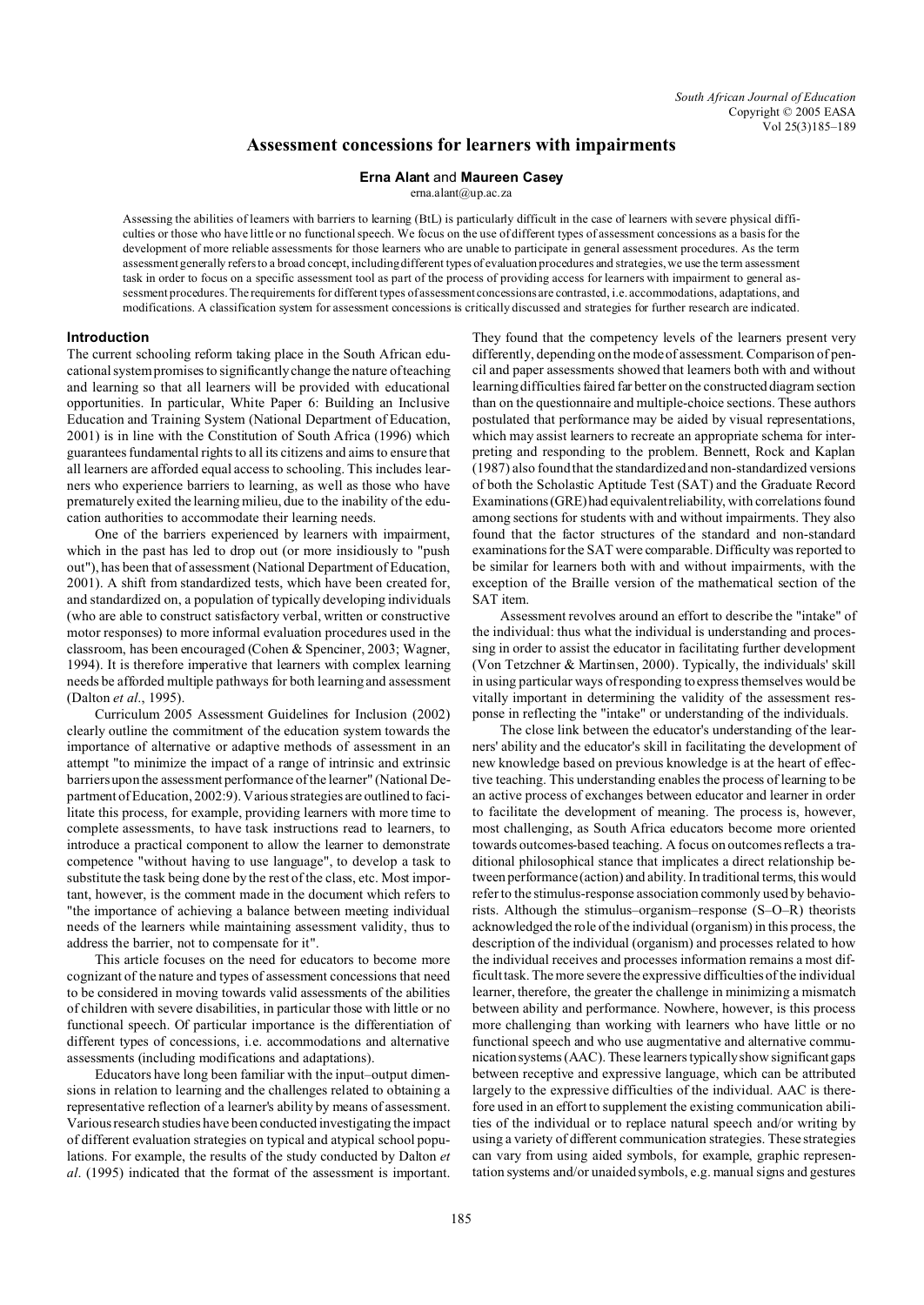(Lloyd, Fuller & Arvidson, 1997:524). Smith (1996) elaborates on the difficulties experienced by AAC users by pointing out that, despite having the capability of creating fairly complex utterances, learners who use aided graphic representational systems (GRSs) often tend to produce restricted output patterns due to limitations imposed by the nature of the communication system.

Von Tetzchner *et al*. (1996) also described issues surrounding the input–output asymmetries in language development of learners who use AAC. Briefly, for learners who can hear and understand spoken language, but who rely on an AAC system for expressive communication, the primary mode of reception is through the aural modalities, whilst the primary mode of expression is not speech, but is either a graphic or manual representational system. This input–output mismatch (where both educator and learner use different modes of communication for production and comprehension) could have a profound impact on the learning of the learner who uses AAC. This asymmetry necessitates that the educator facilitates the process of finding ways in which learners can express themselves through aided or unaided means in order to decrease the potential gap between reception and expression. These issues highlight the necessity of educators to become more familiar with accommodations as part of assessment practice.

#### **Issues in assessment concessions**

Educators frequently modify instructional and assessment materials to make them more accessible to the student with impairments. However data on the acceptability of making these concessions are limited (Arvidson, 2000). Concessions permitted during daily functioning in the classroom are often not allowed during assessment procedures. When reasonable accommodations are however permitted during the daily functioning in the classroom then they should be permitted in the assessment situation. An argument in support of this is that there should be methodological equivalence between teaching and assessment situations if evaluations are to be fair and a realistic reflection of the learner's performance. The issue of methodological equivalence thus requires that the educator reflects on the nature of the strategies used during teaching and how these impact on assessment. It is therefore recommended that if concessions are to be executed reliably and successfully then educators should be familiar with the abilities and impairments of their learners who are receiving the necessary concessions required for meaningful participation. They should also be aware of which instructional concession strategies prevail in the day-to-day settings for each learner, as well as which concessions have previously been successfully utilized. This principle is emphasized in the Curriculum 2005 Assessment Guidelines for Inclusion (National Department of Education, 2002:7), "Support should therefore be seen as an integral part of the teaching and learning process in all schools. As assessment can never be seen as separate from this process, it is essential that support measures also focus on this".

Until May 2002, guidelines in South Africa regarding acceptable testing accommodations were sketchy, weak and often further disadvantaged learners with impairments. Access to assessment concessions depended on the permission granted by education officials from the nine separateprovincial and national educational departments. In some cases the criteria were so rigorous that even the most impaired of learners were not given access to these concessions whilst in other cases access to assessment concessions was more permeable in nature. A case in point is a secondary school learner (with severe athetoid cerebral palsy who utilizes a head stick to type on a computer) who was granted only 15 minutes extra per hour to complete summative assessments at the end of each school term. When an inquiry was made as to why only 15 additional minutes had been granted, the educator responded that "according to official guidelines that is all the extra time that he is permitted." The misperception in the above scenario is the acceptance of an objective time-norm for all tests, regardless of the nature of the learner's skill being evaluated. For example, time is much less of a critical factor in the evaluation of a learner's knowledge of history than it is in accountancy where speed of calculations could be

important. Evaluating the impact of the changed time allocated for an assessment task on the actual cognitive processes targeted is pivotal. Similarly, extended time for a mathematics test could change the nature of the skill tested if part of the purpose of the test related to problem solving under time pressure. Time in itself is, however, often not a critical factor in the assessment of skills.

In the Curriculum 2005 Assessment Guidelines for Inclusion, time is specifically mentioned as one of the methods that can be used to increase learners' access to assessments. As discussed above, however, the type of concession needs to be viewed against the backdrop of the purpose of the assessment to ensure assessment validity.

The current situation is that assessment concessions given to South African learners with impairments still have unknown validity. Studies that have been done on assessment concessions were mainly performed by using standardized tests in an attempt to study the impact of concessions on the validity of the test itself. Apart from the few research studies on concessions, test publishers themselves have conducted most of the research executed in the field, which in itself raises ethical issues for the practitioner (Thurlow, Ysseldyke & Silverstein, 1995). These issues highlight the difficulty and lack of clarity and understanding that prevail amongst educators and other professionals in relation to the purpose and scope of assessment concessions. Educators should be familiar with the assessment task content and format as well as understand what it means to invalidate the outcomes of an assessment. Although it could be argued that standardized tests are not commonly used by educators in South Africa anymore, the principle of the validity of assessment accommodations remains important as also pointed out in the Curriculum 2005 Assessment Guidelines for Inclusion.

With the publication of the Draft Guidelines for the Implementation of Inclusive Education (National Department of Education, 2002) it was envisioned that more discussion and reflection on suitable assessment concessions would follow. According to Phillips (1994), assessment alterations aim to compensate for the distortions in the learner's assessment outcomes, which may be linked to the nature of the impairment, and not to the intrinsic knowledge and ability of the learner. The recommendations in this draft document reflect the stance that formal written assessments should be administered in such a manner as to ensure that the results of a learner with an impairment focus on the learner's level of achievement, and not on the learners' impaired sensory, motor or communicative skills, other than when it is those skills which the assessment intends to measure. If researchers and educators alike are committed to the view that research should guide practice, then it is imperative that additional research in the different aspects of assessment concessions is conducted. Furthermore, this information should be disseminated to the classroom educators so that learners with impairments will be able to participate meaningfully in classroom assessments.

As was the case in the USA (Phillips, 1994), it is safe to assume that requests from learners with impairments who require reasonable concessions such as a separate testing room, substantially more time, Sign Language interpreters, or computers, will be on the increase as learners become more aware of their educational rights and the impact of these concessions on their own performance. Ysseldyke and Thurlow (1997) described three types of learners with impairments. These include learners who need a different assessment because their curriculum is different from the one being tested, learners who can do wide-scale assessment tasks without concessions, and learners who can take wide-scale tests with concessions. They estimated that 15% of the learners with impairments require concessions and the remaining 85% could be included in wide-scale testing without concessions. The use of concessions therefore requires a systematic approach to the nature of concessions that can be allowed as well as those that may be denied within specific educational and vocational contexts.

## **The different types of assessment concessions**

Before proceeding with a more in-depth discussion on assessment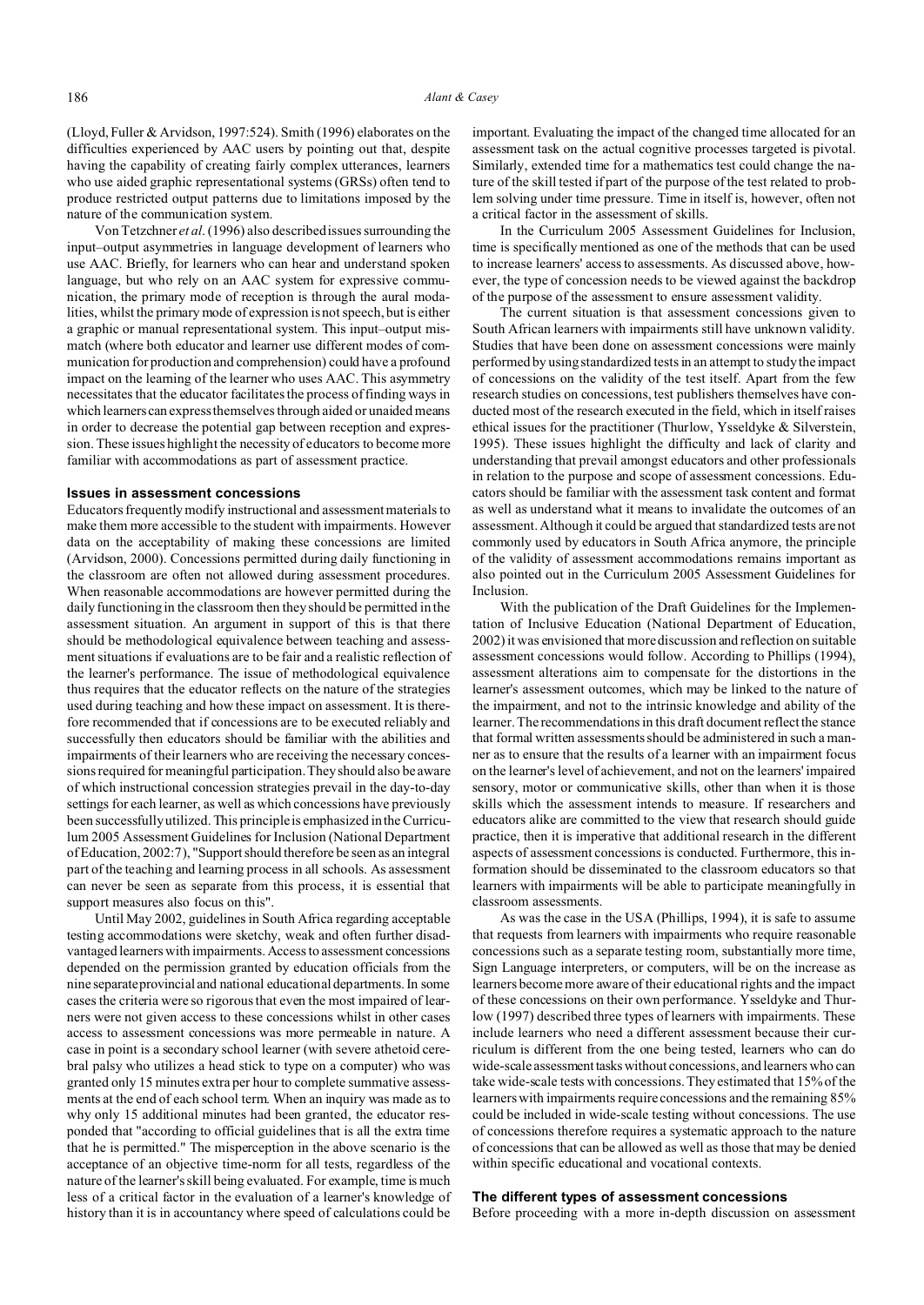concessions, it is important to discuss the differentiation between assessment adaptations, modifications, and accommodations.An adaptation is defined as a change made to the content of the test in order to adapt it for a different purpose. This implies that the basic assessment tool is altered to allow it to be used more flexibly in a different context. In this way assessments can be adapted, for example, to a specific cultural context by substituting some of the inappropriate terms with more locally relevant terms. For example, the word "diaper" can be substituted by the word "nappy" or "braaivleis" for "barbeque". Similarly, assessments can be modified by simplifying instructions or changing the vocabulary in the test to make them more accessible to learners. For example, "indicate in the appropriate space below" can be substituted with "make a cross next to the correct sentence". Essentially, therefore, the changes are of such a nature that they make the assessment tool more flexible for use, but they do not imply differences in relation to the content of the test.

In contrast to an adaptation, a modification is considered as a change in the content of the assessment, i.e. where certain sections are deleted to allow for different content items to be included in the assessment. In the outcomes-based assessment context this would imply that the educator could give an assessment on the same topic to learners on different levels by changing the nature of the questions. The outcomes of these assessments would thus be different, as the assessment tools differed substantially. There is therefore very little assessment equivalence between the two tools used in the assessment process. Clearly, what constitutes a modification or adaptation is largely dependent on the purpose of the assessment and the specific skills targeted by the assessment.

Assessment accommodations can be defined as changes in ways that tasks are administered and presented or changes to how students respond to assessment tasks (Elliot, Kratochwill, & Schutte, 1998). Thurlow *et al*. (1995) discuss two factors that impact on assessment accommodations. These are the setting of the assessment (which refers to the place of assessment and whether it is conducted in a group or individually) and timing of the assessment (which includes extended time, additional breaks during assessment and extended assessments over days or sessions). According to Phillips (1994), it was general practice in the past to allow assessment concessions for learners with severe physical impairments in the US. These would include learners who were unable to write (due to a temporary or permanent impairment) and those with blindness. Generally these impairments were readily observable and easy to identify and there was therefore no need to verify the existence of the impairment. The authenticity of the impairment was obvious even to the untrained person. The appropriateness of the accommodations was not questioned as most of the accommodations implied a mere elimination of a physical barrier for example: the introduction of a computer for writing; a scribe; a voice activated software program; or a Braille version of the test as well as a keyboard to provide learners with blindness access to a computer.

From the discussion above, the potential difficulties in differentiating between adaptations, modifications, and accommodations are evident. A good example of the relatedness of these terms comes to the fore in issues relating to test translations. Test translations traditionally can be regarded as an accommodation, provided that the content of the test is not changed. However, direct translations of tests are often not possible, in which case modifications (e.g. different items or content) or adaptations (e.g. different descriptive terms) need to be made.

In conclusion, in an attempt to highlight the different types of assessment concessions and the respective terminology, the difference between modifications, adaptations, and accommodations is summarized in Table 1. This table explores the nature of the changes in accommodations as logistic (amendments), thus more specific to the assessment procedures/responses, whilst the modifications (content changes) and adaptations (changes to content and structure) are described as alternate assessments. Typically the level of equivalence between these three types of assessment concessions would also differ. Modifications and adaptations would typically imply lower levels of equivalence in relation to the original assessment tool as various changes were made to the content and structure which might impact the level of difficulty and complexity, as well as the nature of the outcomes. The more extensive the changes or modifications, the lower the equivalence in relation to the original assessment tool.

# **Assessment task equivalence**

As educators and parents become more aware of the barriers to assessing learners with a broad range of impairments (i.e. learners with intellectual impairments, dyslexia and attention deficit hyperactive disorders) a more systematic reflection on the issue of assessment concessions becomes important. This is particularly relevant as many of these impairments are not necessarily visible or easily identifiable and often need to be verified. In addition, some of the concessions necessary, e.g. for the learner with intellectual impairments, might alter the nature of the test and would thus significantly effect the meaning and interpretation of the assessment outcomes. This may occur as the impairment is often intertwined with the skills that the educator wants to measure; therefore allowing the concessions may change the task significantly. This leaves the assessor with the dilemma of whether substituting a different skill for the one measured by the original assessment is an option.

The debate therefore focuses on the unrelatedness of the type of concession and the skills used to the skill outcomes measured. For example, in the assessment of reading, many activities require an oral response. For learners who are not able to produce recognizable words or sound approximations this task becomes unrealistic to perform. If the reading task is altered by requiring, for example, that the individual indicates which out of four printed words is the target word, the original identification task is altered to that of a closed-set recognition task (Smith & Blischak, 1997). In terms of memory demands, recognition memory is less rigorous in nature than recall memory. For recognition memory the learner is only required to recognize a stimulus when it is presented, whilst on the other hand, recall memory involves a two-stage process of retrieval and reconstruction of previously learned information (Light & Lindsay, 1991).

The validity of the assessment concession thus focuses on whether a particular concession is appropriate by considering its effect on the validity of the inference that will be made from the measurement. Three aspects which need to be considered in the concessions of assessments include: the purpose of the assessment (i.e. whether it is base-line, formative, diagnostic, evaluative, or summative), the skills to be measured (i.e. learners with reading difficulties should not have to solve mathematical problems which are embedded in long paragraphs of complex vocabulary), and the inferences that the test user wants to make from the measurement outcomes. Therefore, the bottom line is whether the scores with and without concessions are comparable. Concessions must not subvert the purpose of the test. Wagner (1994) claims that instead of compromising the outcomes of the assessment measurements, assessments should incorporate simple and flexible response requirements that minimize discrimination within the confounds of the assessments.

#### **The classification of test accommodations**

The South African Qualification Authority requires that the learners who receive accommodations are in no way advantaged or disadvantaged by the alterations to the testing procedures (National Department of Education, 2002). Degrees, diplomas and certificates cannot have different meanings for different people, which implies that there needs to be a level of standardization unless non-standard procedures are acknowledged which could impact on the nature of the certification. The type of concessions made to assessments varies, depending on the number and nature of changes needed to the assessment conditions. It is however important to reflect more systematically on issues relating to the nature of concessions in order to enhance understanding of the kind of changes they may induce on the assessment task. Wasson, Tynan and Gardiner (in Arvidson, 2000) organized concessions as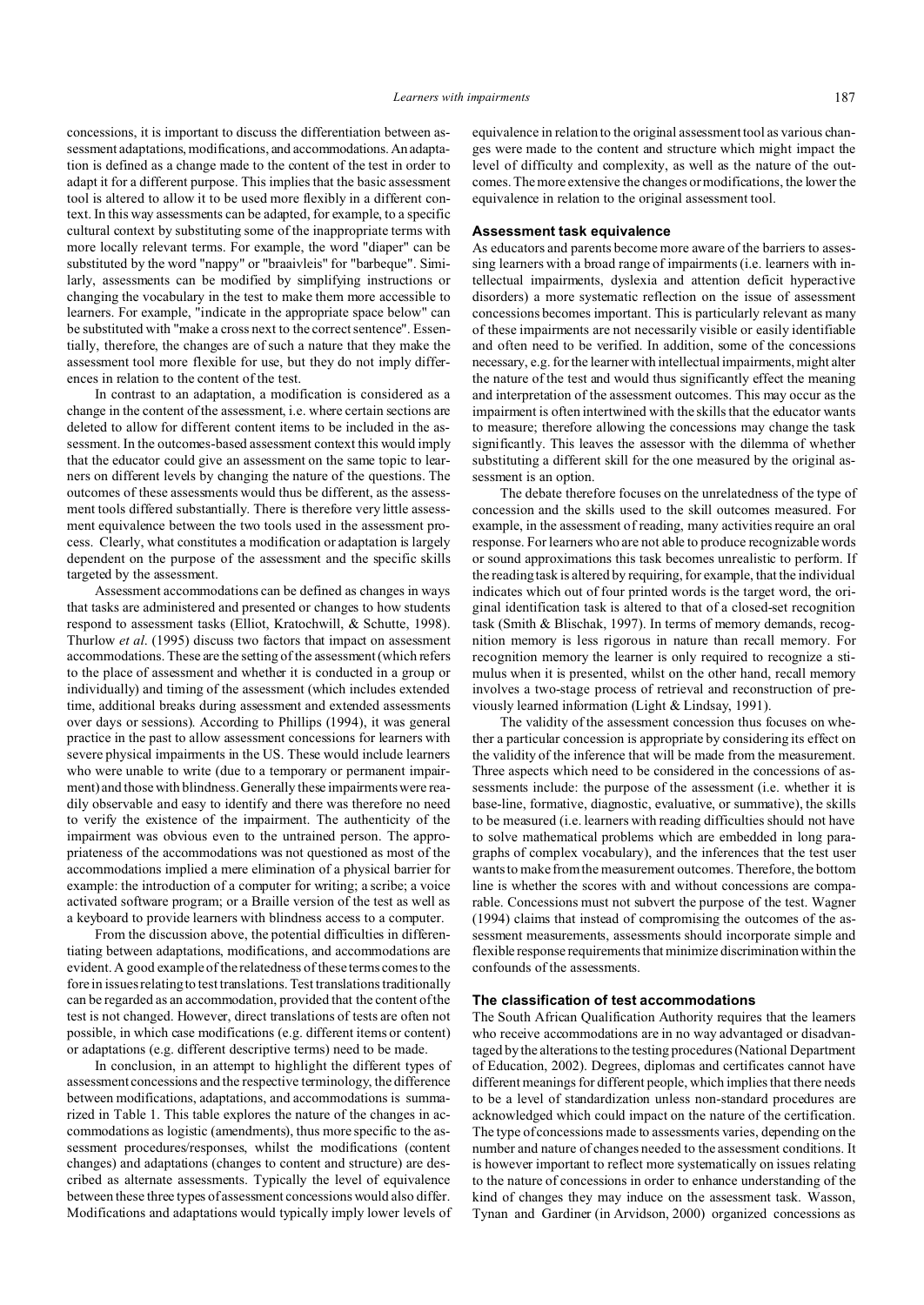188 *Alant & Casey*

| Assessment Concession type |               | Nature of changes                                                                                                                                                            | Equivalence |
|----------------------------|---------------|------------------------------------------------------------------------------------------------------------------------------------------------------------------------------|-------------|
| Alternate Assessment       | Modifications | Content changes which significantly alter the context of the assessment, e.g. introducing a<br>different assessment task that impacts on the level of complexity of the task | Low         |
|                            | Adaptations   | Limited adjustments to content or structure, e.g. vocabulary adaptations that do not<br>substantially change the content of the assessment                                   | Medium      |
| Accommodations             | Amendments    | Logistical/procedural changes that do not impact on the outcomes of the assessment                                                                                           | High        |

### **Table 1** Assessment type and characteristics

### **Table 2** Description of classification system, based on Arvidson (2000)

- Pre-task considerations refer to emotional states (e.g. attitude and motivation), physical states (e.g. level of fatigue, status of health), and factors in the environment (e.g. setting, acoustics, lighting, temperature, familiarity with examiner) which can influence performance.
- Presentation refers to the presentation of directions as well as the presentation of test materials. Increasing the volume can modify instructions, or they can be completely changed to become motoric directions. Changing the size or the colour can change visual presentations, or presentations can be changed to become tactile presentations. These changes would therefore include printing the test in Braille, increasing the size of the font, and providing oral input in addition to written input. Practical implementation of such changes could imply that a person with blindness or a person with learning difficulties could have the test scanned into a computer and have the contents read via a program that uses a text-to-speech synthesizer. Changes would therefore be made only to the presentation of the test, whilst the content would remain the same.
- Cognitive task refers to the difficulty level of the task. As stated earlier, the cognitive task has to remain the same in the case of test accommodations. When test modifications or alternative testing are considered, the cognitive task and how it is modified becomes most relevant. This is however not discussed in detail here as the article focuses on test accommodations.
- The response mode refers to those accommodations where changes are made to the way in which the learner (who, for example, is unable to speak or write) responds to the questions posed. These would include changing from a written mode of response to an oral mode in the case of an individual who is either dyslexic or alexic; changing from a spoken response to a written response for a person who is unable to speak; using visual scanning and a switch to indicate choices, or using eye-gaze rather than ticking correct responses by hand for a person who is both physically disabled and unable to speak. Here a child could be asked to indicate via eye-gaze on an E-Tran (Eye-gaze transfer board) the correct word for a close procedure in a reading test. A child could also utilize a switch on a rotary scan to provide an answer to a mathematical problem posed. A child using a speech-generating device may participate in an oral presentation that was prepared beforehand using an iconic encoding technique, e.g. Minspeak™. The medium of expression can, however, have an impact on the cognitive functioning and meaning of responses. This is particularly relevant when learners are expected to learn to express themselves through writing as part of a broader aim of scientific expression, whilst the accommodations they use focus on oral expressive means of communication.

follows: pre-task considerations, presentation, cognitive task, response mode, and additional factors. One or more concessions in these areas may be necessary to gather information. Table 2 describes the classification (Arvidson, 2000) in more detail.

Wasson, Arvidson and Lloyd (1997) expanded on the assessment concessions accommodations that can be made to obtain information from individuals with little or no functional speech. They pointed out that in addition to time allocated and response modes, instructions and feedback, test stimuli and the position of the test stimuli could be changed. The position of the test stimuli is particularly important to accommodate the negative impact of visual and physical impairment.

Thurlow*et al*. (1995) organized assessment concessions into four categories. These include presentation format, response format, setting of test and timing of test. In the presentation format he includes Braille editions of the assessment, magnifying equipment, oral reading of the assessment, manual signing of directions, and interpretation of directions. Setting of the assessment includes alone or in a carrel, within small groups, at home or within special educational classes. He refers to response format as concessions with regard to using templates for responding, marking responses in the assessment booklet, pointing to the correct response, responding orally, responding via sign language, using technology for written responses, and receiving interpretation and assistance with responses. Finally in the concession with regard to timing of the test he refers to extended time, more breaks during testing and extending the testing session over several days. Elliot *et al*. (1998) developed perhaps the most comprehensive classification system (assessment concession checklist) which organized 74 concessions into 8 domains including motivation, assistance prior to administration of the test, scheduling, setting, assessment directions, assistance during assessment, use of equipment or adaptive technology and changes in test format.

In considering the different categories of concessions, it is impor-

tant to emphasize that more than one concession is often required. An example of multiple concessions would be for a learner with athetoid cerebral palsy who utilizes a head stick as a prosthesis to access his keyboard (response mode) to be given sufficient time to complete the test (time concession) in a separate room (setting of test) so as not to disturb the other learners' levels of concentration. In addition, he may require time out of the assessment room to have treatment to his neck to eliminate the effects of pain and fatigue. The entire assessment could be given to him section by section to be completed over a period of time (scheduling concession).

# **Research on accommodations for people with little or no functional speech**

Very little research has been conducted to investigate if changes in response modes impact on learner performance. It is clear that if the modification on the response mode taps into the same cognitive demands as the non-modified response modes then the outcome would not interfere with the construct of the assessment. However, if the modification requires that the learner process information in a different manner then correlation between the two assessment modes was not regarded to be high. A study by Arvidson (2000) compared 48 typical learners' performance on a task using two response modes, namely, scanning and direct selection. This study provides empirical evidence which suggests that fourth grade learners without impairments were neither advantaged nor disadvantaged by utilizing scanning over direct selection on a standardized multiple choice assessment task. This study further concluded that the modifications in the mode of response did not interfere with the assessment task construct.

Wagner (1994) also examined possible adaptations for the administration of a formal test, the Peabody Picture Vocabulary Test – Revised (PPVT–R) (Dunn & Dunn, 1981) on individuals who are neither able to articulate oral nor motor responses. The response mode was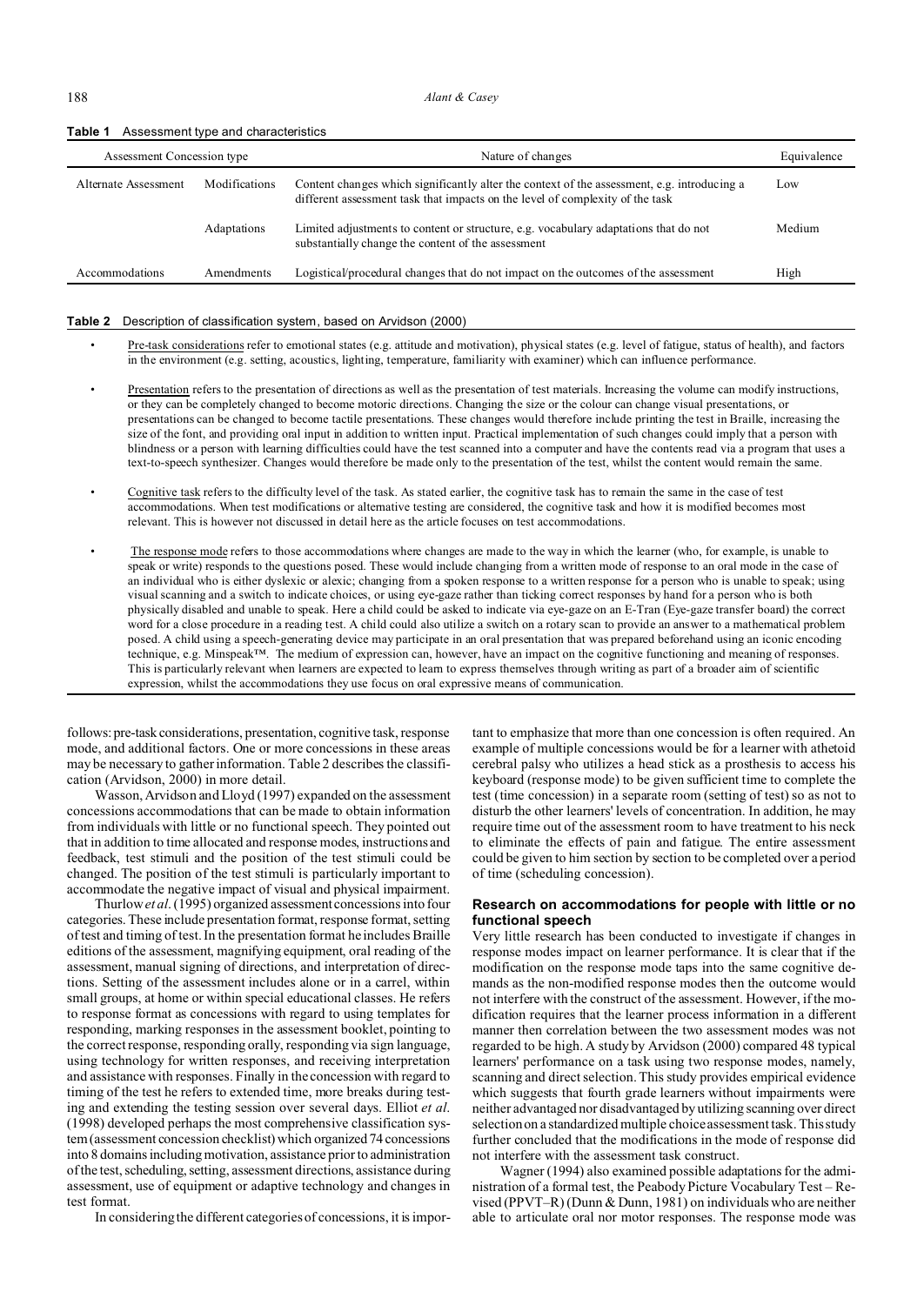modified from requiring the participants to point to pictures numbered 1 – 4, to merely indicating "yes or no", or binary communication. Indication of "yes, no" responses was either two separate idiosyncratic signals, or one signal to represent "yes" and the absence of the signal to represent "no", as this was reported to have the potential for accurate communication. The Pearson product-moment correlation coefficient between the standardized and adapted administration of the PPVT–R was 0.94. This study found that in using the binary administration protocol educators and therapists could have great certainty, although not conviction, with the results' validity.

A third study conducted by Casey (2004) investigated the comparison of a non-spoken response mode (eye-gaze) and a spoken response mode in an assessment of phonological awareness. Forty-eight typically developing Grade 1 children from four classes were assigned to two groups. They were individually required to respond to 90 phonological awareness questions using eye-gaze to indicate their choice (Yes/No) on a transfer board (E-tran). No significant differences were found which confirmed the equivalence of the two modes of response. The use of eye-gaze as a response mode for this group therefore proved to be valid for this particular test context.

### **Conclusion**

From the above, it is clear that assessment concessions for learners with impairments is a complex issue that requires extensive research and reflection to guide practice. The main challenge relates to the extent to which the concessions made measure the same constructs or skills relative to the original assessment task. The validity of the modified assessment task would therefore impact on the level of inferences that can be drawn from the assessment outcomes. Clearly more specific research on concessions needs to be conducted to provide guidance to educators in the classroom.

Specific issues that need to be addressed in future research include:

- The development of criteria to facilitate decision-making on the manner in which assessments and procedures need to be modified. If questions are formulated in a certain way, e.g. Yes/No responses, then eye-gaze as a response mode, amongst others, can be explored.
- Investigations on the impact of specific assessment concessions on outcomes measures of students, e.g. by investigating changes to procedures, material, and response mode. Taking the same assessment task and systematically changing the concessions to reflect a different part of the assessment administration could do this.
- Investigations into the specific amendments (accommodations) that have research support in relation to reliability and validity, e.g. the impact of time extensions on performance in different assessment tasks.
- Specific guidelines of types and severity of impairments that qualify for assessment with concessions and those that do not.
- In-depth investigation of strategies to address how to report on outcomes obtained using assessment concessions.
- Investigations to determine the nature and extent of the impact of assessment concessions that are congruent/non-congruent with teaching methodologies in relation to the outcomes of the assessment outcomes.

## **References**

- Arvidson HH 2000. Comparative study of two modes of response: direct selection and scanning. Unpublished PhD thesis. West Lafayette, IN: Purdue University.
- Bennett RE, Rock DA & Kaplan BA 1987. SAT differential item performance for nine handicapped groups. *Journal of Educational Measurement*, 24:41-55.
- Casey M 2004. A comparison of a non-spoken response mode and a spoken response mode in a test of phonological awareness. Unpublished MA

dissertation in AAC. Pretoria: University of Pretoria.

- Cohen LG & Spenciner L 2003. *Assessment of children and youth with special needs*, 2nd edn. Boston: Allyn & Bacon.
- Dalton B, Tivnan T, Riley MK, Rawson P & Dias D 1995. Revealing Competences: fourth-grade students with and without learning disabilities show what they know on paper and pencil and hands-on performance assessments. *Learning Disabilities Research and Practice*, 10:198-214.
- Dunn LM & Dunn LM 1981. *Peabody Picture Vocabulary Test Revised*. Circle Pines: American Guidance Service.
- Elliott SN, Kratochwill TR & Schutte AG 1998. The assessment accommodations checklist: Who, what, where, when, why and how? *Teaching Exceptional Children*, 31:10-14.
- Light J & Lindsay P 1991. Cognitive science and Augmentative and Alternative Communication. *Augmentative and Alternative Communication*, 7:186-203.
- Lloyd LL, Fuller DR & Arvidson HH 1997. Glossary. In: Lloyd LL, Fuller DR and Arvidson HH (eds). *Augmentative and Alternative Communication*. *A Handbook of Principles and Practices*. Massachusetts: Allyn & Bacon.
- National Department of Education 2001. *Education White paper 6. Special needs education. Building an inclusive education and training system*. Pretoria: Department of Education.
- National Department of Education 2002. *Curriculum 2005 Assessment Guidelines for Inclusion*. [Online] Available url: http://education.pwv.gov.za/content/documents/529.doc
- National Department of Education 2002. *The draft guidelines for the implementation of inclusive education*. Pretoria: Department of Education.
- Phillips SE 1994. High-stakes testing accommodations: validity versus disability rights. *Applied Measurement in Education*, 7:93-120.
- Smith MM 1996. The medium or the message: A study of speaking children using communication boards. In: Von Tetzchner S & Jensen MH (eds). *Augmentative and Alternative Communication: European perspectives*. London: Whurr Publishers.
- Smith MM & Blischak DM 1997. Literacy. In: Lloyd LL, Fuller DR & Arvidson HH (eds). *Augmentative and Alternative Communication. A Handbook of Principles and Practices*. Massachusetts: Allyn & Bacon.
- South Africa 1996. *Constitution of the Republic of South Africa, Act 108 of 1996*. Pretoria: Government Printer.
- Thurlow ML, Ysseldyke J & Silverstein B 1995. Testing accommodations for students with disabilities. *Remedial and Special Education: RASE*, 16:260-270.
- Von Tetzchner S & Martinsen H 2000. *Introduction to Augmentative and Alternative Communication*. London: Whurr Publishers.
- Von Tetzchner S, Grove N, Loncke F, Barnett S, Woll B & Clibbens J 1996. Preliminaries to a comprehensive model of augmentative and alternative communication. In: Von Tetzchner S & Jensen MH (eds). *Augmentative and Alternative Communication: European perspectives*. London: Whurr Publishers.
- Wagner PA 1994. Adaptations for administering the Peabody to individuals with severe communication and motor dysfunctions. *Mental Retardation*, 32:107-112.
- Wasson CA, Arvidson HH & Lloyd LL 1997. AAC assessment process. In: Lloyd LL, Fuller DR & Arvidson HH (eds). *Augmentative and Alternative Communication. A Handbook of Principles and Practices*. Massachusetts: Allyn & Bacon.
- Ysseldyke J & Thurlow ML 1997. The national center on educational outcomes. *Diagnostique*, 22:213-224.

**Erna Alant** is Director of the Centre for Augmentative and Alternative Communication (CAAC) at the University of Pretoria and has been involved in the field of disability for 20 years. Her research interests are augmentative and alternative communication, multicultural/multilingual issues, assistive technology, language disorders, and childhood intervention.

**Maureen Casey** is a qualified Remedial Teacher and has worked in the field of Specialized Education for 20 years. She is currently a consultant in the field of inclusive education and is involved in various workshops and training initiatives.